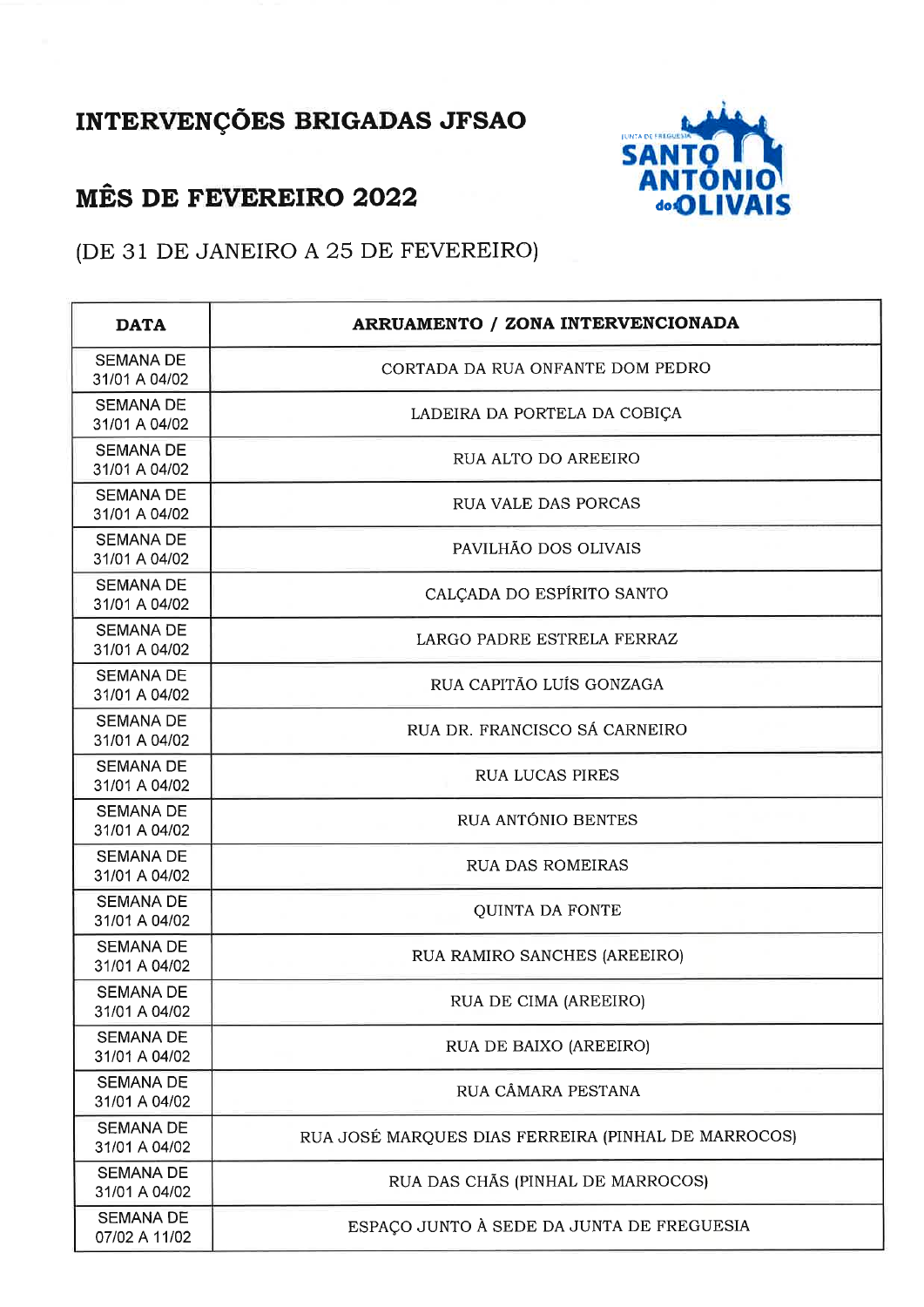| <b>SEMANA DE</b><br>07/02 A 11/02 | <b>JARDIM DAS OLIVEIRAS</b>                               |
|-----------------------------------|-----------------------------------------------------------|
| <b>SEMANA DE</b><br>07/02 A 11/02 | RUA JACOB CASTRO SARMENTO                                 |
| <b>SEMANA DE</b><br>07/02 A 11/02 | RUA DAS ACÁCIAS (CASA BRANCA)                             |
| <b>SEMANA DE</b><br>07/02 A 11/02 | RUA DE BAIXO (CASA BRANCA)                                |
| <b>SEMANA DE</b><br>07/02 A 11/02 | CALCADA DO ESPÍRITO SANTO                                 |
| <b>SEMANA DE</b><br>07/02 A 11/02 | LARGO PADRE ESTRELA FERRAZ                                |
| <b>SEMANA DE</b><br>07/02 A 11/02 | RUA CAPITÃO LUÍS GONZAGA                                  |
| <b>SEMANA DE</b><br>07/02 A 11/02 | RUA DR. FRANCISCO SÁ CARNEIRO                             |
| <b>SEMANA DE</b><br>07/02 A 11/02 | RUA FLÁVIO RODRIGUES                                      |
| <b>SEMANA DE</b><br>07/02 A 11/02 | RUA JOSÉ RODRIGUES (PINHAL DE MARROCOS)                   |
| <b>SEMANA DE</b><br>07/02 A 11/02 | RUA DO PINHAL                                             |
| <b>SEMANA DE</b><br>07/02 A 11/02 | RUA LUÍS COSTA DE ALMEIDA                                 |
| <b>SEMANA DE</b><br>07/02 A 11/02 | RUA PINHAL DE MARROCOS                                    |
| <b>SEMANA DE</b><br>07/02 A 11/02 | <b>TRAVESSA DO PINHAL</b>                                 |
| <b>SEMANA DE</b><br>07/02 A 11/02 | ESCADAS DE LIGAÇÃO DA RUA VERDE PINHO À RUA CARLOS SEIXAS |
| <b>SEMANA DE</b><br>14/02 A 18/02 | RUA DE BAIXO - CASA BRANCA (TERMINAR)                     |
| <b>SEMANA DE</b><br>14/02 A 18/02 | <b>ESCOLA NORTON DE MATOS</b>                             |
| <b>SEMANA DE</b><br>14/02 A 18/02 | ESTRADA VELHA DE COSELHAS                                 |
| <b>SEMANA DE</b><br>14/02 A 18/02 | <b>JARDIM DAS OLIVEIRAS</b>                               |
| <b>SEMANA DE</b><br>14/02 A 18/02 | CALCADA DO ESPÍRITO SANTO                                 |
| <b>SEMANA DE</b><br>14/02 A 18/02 | LARGO PADRE ESTRELA FERRAZ                                |
| <b>SEMANA DE</b><br>14/02 A 18/02 | RUA CAPITÃO LUÍS GONZAGA                                  |
| <b>SEMANA DE</b><br>14/02 A 18/02 | RUA DR. FRANCISCO SÁ CARNEIRO                             |
| <b>SEMANA DE</b><br>14/02 A 18/02 | <b>JARDIM DO CEMITÉRIO</b>                                |
| <b>SEMANA DE</b><br>14/02 A 18/02 | RUA NICOLAU CHANTERENNE (TALUDE)                          |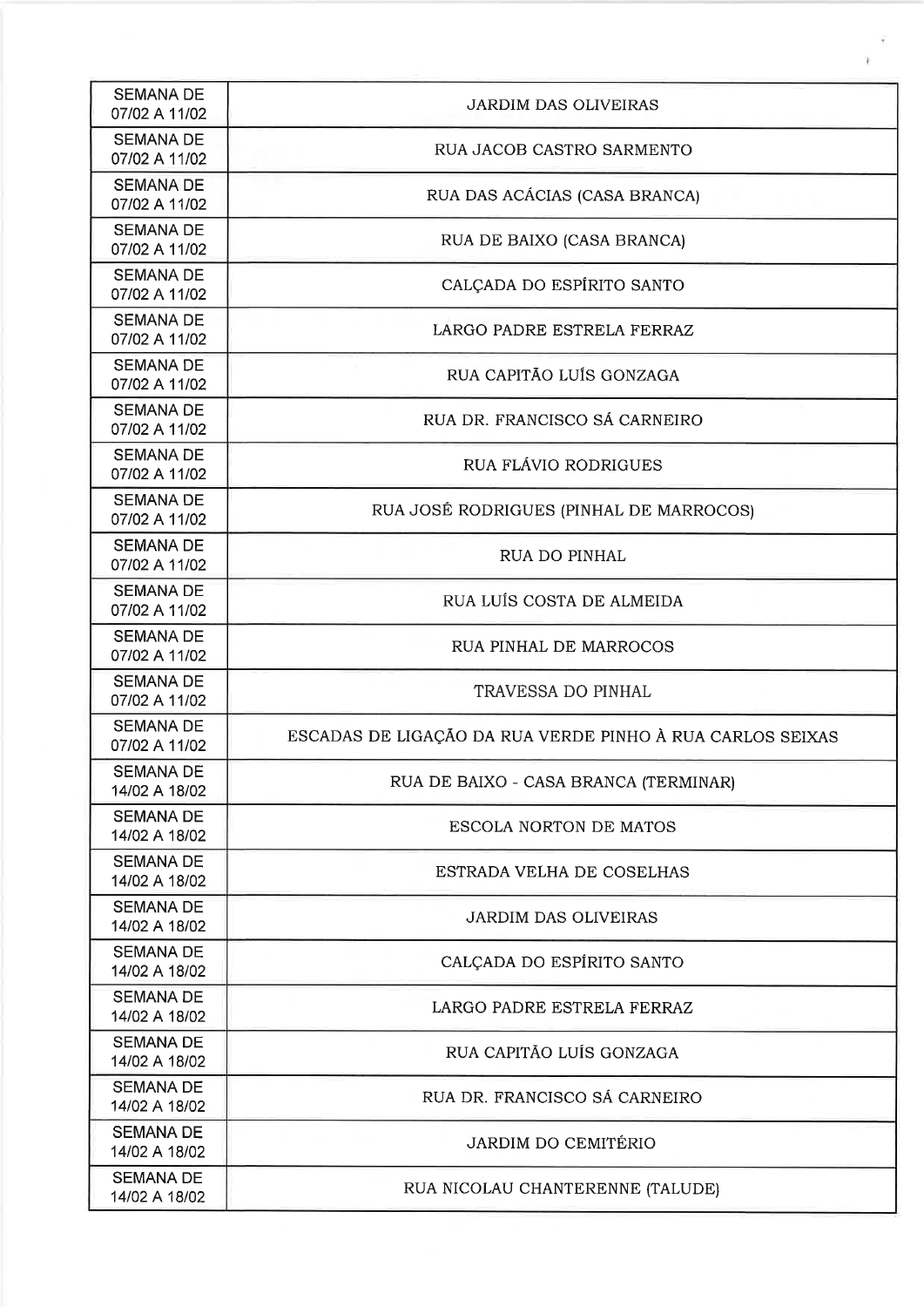| <b>SEMANA DE</b><br>14/02 A 18/02 | PRACETA PADRE JOSÉ ANCHIETA                            |
|-----------------------------------|--------------------------------------------------------|
| <b>SEMANA DE</b><br>14/02 A 18/02 | RUA PADRE MANUEL DA NÓBREGA                            |
| <b>SEMANA DE</b><br>14/02 A 18/02 | RUA ELÁDIO ALLE ALVAREZ                                |
| <b>SEMANA DE</b><br>14/02 A 18/02 | RUA ANTÓNIO NEVES DA COSTA                             |
| <b>SEMANA DE</b><br>14/02 A 18/02 | RUA DO CABEÇO ALTO                                     |
| <b>SEMANA DE</b><br>14/02 A 18/02 | <b>RUA JORGE MENDES</b>                                |
| <b>SEMANA DE</b><br>14/02 A 18/02 | RUA E TRAVESSA DO POÇO DE ÁGUA                         |
| <b>SEMANA DE</b><br>14/02 A 18/02 | RUA NATÁLIA CORREIA                                    |
| <b>SEMANA DE</b><br>14/02 A 18/02 | TALUDE DO CLUBE DA ARREGAÇA                            |
| <b>SEMANA DE</b><br>21/02 A 25/02 | <b>JARDIM DO CEMITÉRIO</b>                             |
| <b>SEMANA DE</b><br>21/02 A 25/02 | RUA DA ESCOLA - COSELHAS                               |
| <b>SEMANA DE</b><br>21/02 A 25/02 | <b>CORRENTE</b>                                        |
| <b>SEMANA DE</b><br>21/02 A 25/02 | <b>LORDEMÃO</b>                                        |
| <b>SEMANA DE</b><br>21/02 A 25/02 | RUA DO OLIVAL PRÓPRIO                                  |
| <b>SEMANA DE</b><br>21/02 A 25/02 | CALÇADA DO ESPÍRITO SANTO                              |
| SEMANA DE<br>21/02 A 25/02        | LARGO PADRE ESTRELA FERRAZ                             |
| <b>SEMANA DE</b><br>21/02 A 25/02 | RUA CAPITÃO LUÍS GONZAGA                               |
| <b>SEMANA DE</b><br>21/02 A 25/02 | RUA FLÁVIO RODRIGUES                                   |
| <b>SEMANA DE</b><br>21/02 A 25/02 | CONCLUSÃO DOS ESPAÇOS JUNTO À ESCOLA EUGÉNIO DE CASTRO |
| <b>SEMANA DE</b><br>21/02 A 25/02 | RUA DE VALE DE CANAS                                   |
| <b>SEMANA DE</b><br>21/02 A 25/02 | PICOTO DOS BARBADOS                                    |
| <b>SEMANA DE</b><br>21/02 A 25/02 | RUA RELVA DE ÁGUA                                      |
| <b>SEMANA DE</b><br>21/02 A 25/02 | RUA DA CAPELA                                          |
| <b>SEMANA DE</b><br>21/02 A 25/02 | RUA DO CASCALHAL                                       |
| <b>SEMANA DE</b><br>21/02 A 25/02 | RUA DA ESCOLA - CASAL DO LOBO                          |